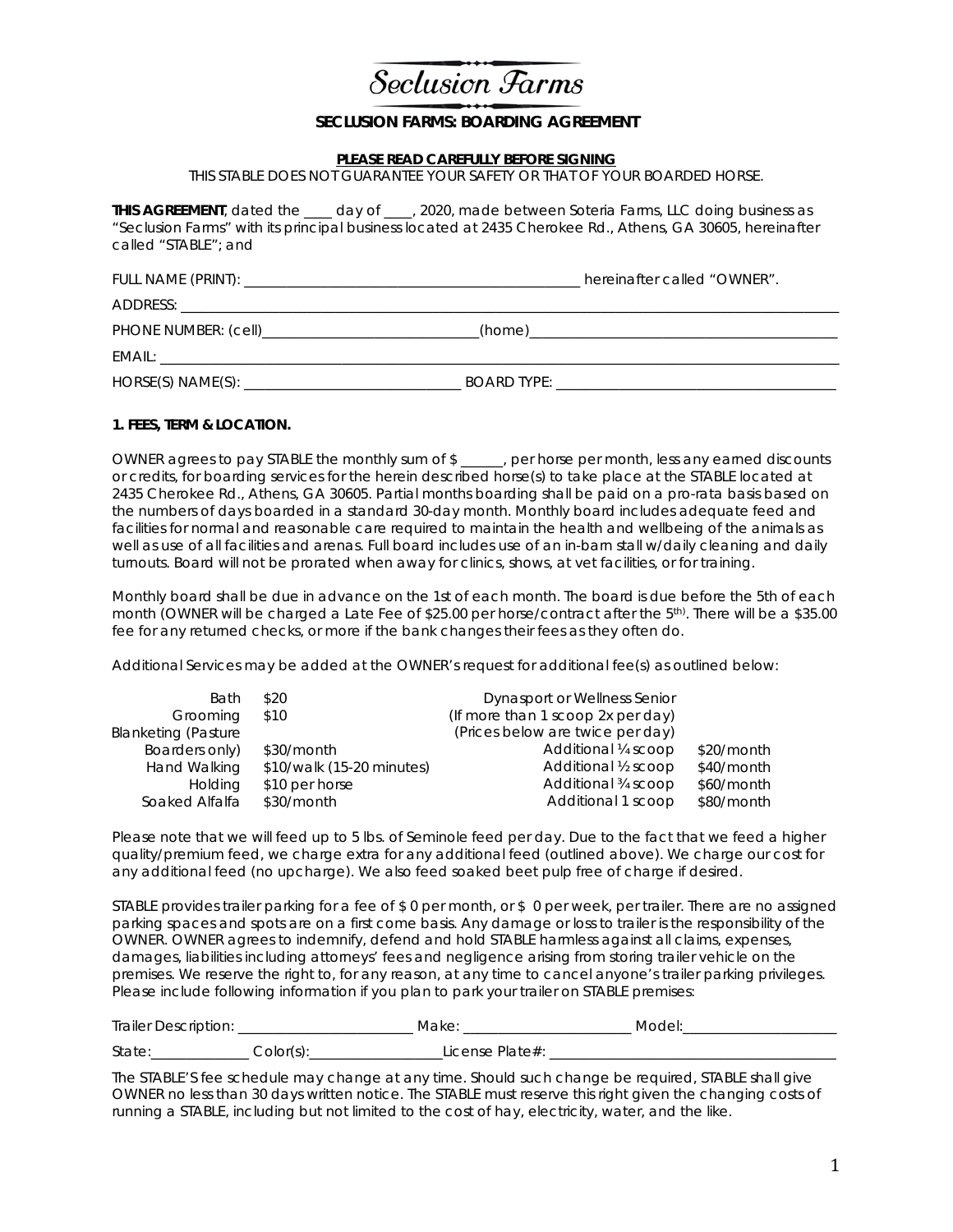OWNER agrees and understands that it is OWNER's responsibility to provide Horse with proper veterinary care, veterinary services, hoof care, and farrier services.

The OWNER has seen and accepted the property "As Is" and is satisfied with the conditions of said property. Insurance on their horse is the OWNER'S responsibility to purchase from an appropriate company of their choosing. The OWNER also acknowledges and accepts the fact that Barn Manager or Owner may not be present at all times.

**2. HORSE DESCRIPTION AND INFORMATION.** (IF MORE THAN ONE HORSE, AN ADDITIONAL SHEET FOR EACH ADDITIONAL HORSE MUST BE FILLED OUT AND WILL BECOME A PART OF THIS AGREEMENT)

| <b>Medical History Of Horse:</b> |  |  |  |  |
|----------------------------------|--|--|--|--|
|                                  |  |  |  |  |
|                                  |  |  |  |  |
|                                  |  |  |  |  |
|                                  |  |  |  |  |
|                                  |  |  |  |  |

**3. EMERGENCY CARE.** Should STABLE feel that medical treatment is needed for said horse(s) and STABLE is unable to contact OWNER within a reasonable time, which time shall be judged and determined solely by STABLE, STABLE is then hereby authorized to secure emergency veterinary care and/or blacksmith care, by any licensed provider(s) of such care selected by STABLE, as STABLE determines is required for the health and well-being of said horse(s).

The cost of such care secured shall be due and payable by OWNER within fifteen days from the date OWNER receives notice thereof. STABLE is authorized by OWNER to arrange direct billing by said care provider to the OWNER.

**Emergency Contact Information** (if OWNER cannot be reached)

| Name:                                | Phone: |
|--------------------------------------|--------|
| Street/State/Zip: _                  |        |
| <b>Veterinary Emergency Contact:</b> |        |

Name: \_\_\_\_\_\_\_\_\_\_\_\_\_\_\_\_\_\_\_\_\_\_\_\_\_\_\_\_\_\_\_\_\_\_\_Phone:\_\_\_\_\_\_\_\_\_\_\_\_\_\_\_\_\_\_\_\_\_\_\_\_\_\_

This Horse \_\_\_\_\_IS or \_\_\_\_\_IS NOT considered a surgical candidate in the event of serious illness or injury.

Owner's Initials\_

**4. FEED & FACILITIES.** STABLE will supply grain and hay twice per day. STABLE will supply water with the cost of board. The feeding of supplements, supplied by the OWNER, will carry no additional charge. Any and all medications, under a veterinarian's direction, to be given or applied to their horse by the STABLE shall be charged for accordingly at the rate of \$2 per application by the STABLE. Any such medications shall be supplied by the OWNER to the STABLE with clear instructions on where and how often the OWNER wants the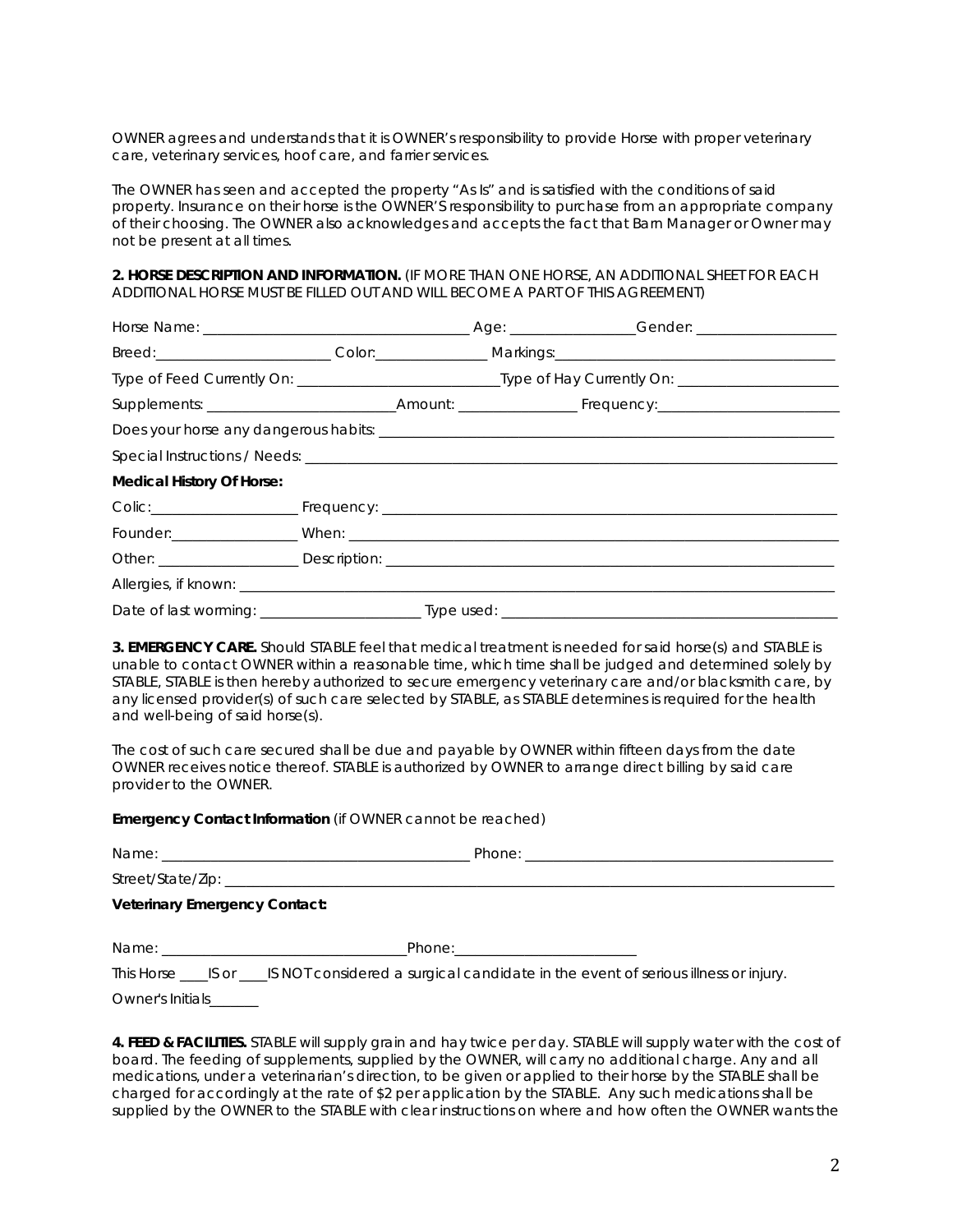medication applied. Medications that can be given along with feeding will have no application cost. The OWNER takes full responsibility for the liability of their horse and the medication that is being given to said horse. Please make sure the feed room board is updated with the horse's correct feed / supplement instructions. Supplements and Feed provided by the OWNER are to be clearly labeled with the horse's name, amount to give, and when to give (AM or PM). It is solely the OWNER's responsibility to ensure feed and supplements provided by the OWNER are stocked in the feed room.

Blanketing is included with Full Board during the winter months as needed and if desired. Blanket(s) are to be provided by the OWNER and labeled.

**5. TRAINING.** STABLE will allow certain trainers to provide training services for OWNER and OWNER'S designees as requested. Trainers are not employees of STABLE but are independent contractors to OWNER and OWNER'S designees and will bill OWNER or such designees for such services as requested. STABLE recommends that any third party trainer OWNER works with have their own professional liability policy in place as your policy will not cover any liability arising from their training or advice. Trainer will provide evidence of such insurance of which will be kept on file at STABLE. Otherwise the OWNER shall be solely responsible for the exercise of the animal(s).

**6. RISK OF LOSS.** During the time that the horse is in custody of STABLE, STABLE shall not be liable for any sickness, disease, theft, death or injury which may be suffered by the horse or any other cause of action, whatsoever, arising out of or being connected in any way with the boarding of said horse. This includes, but is not limited to, any personal injury or disability the horse may receive while on STABLE'S premises. The OWNER fully understands that STABLE does not carry any insurance on any horses not owned by it, STABLE carries no insurance for OWNER'S horse covered under any public liability, accidental injury, theft or equine mortality insurance and that all risks connected with boarding or for any other reason for which the horse is in the possession on the premises of STABLE, are to be borne by the OWNER. OWNER is hereby warned that while on STABLE'S premises direct loss, damage, theft, or injury to OWNER'S horse, tack, equipment, personal belongings and trailer are not covered by STABLE'S insurance. The actual OWNER, having financial interest in such items, must carry his or her own personal property insurance under a homeowner's, tenants or other insurance policy, or under a separate policy as in the case of the loss of a horse.

**7. HOLD HARMLESS.** In consideration of STABLE undertaking the board and related services under the terms set forth herein, OWNER agrees to hold STABLE and its associates, employees, volunteers, owners, assigns and agents, harmless from any claim resulting from damage or injury caused by said horse to anyone and agrees to indemnify and pay any legal fees, and/or expenses incurred by STABLE in defense of such claims.

**8. RISK OF LOSS-INSURANCE.** OWNER acknowledges that there could be a risk of injury, damages, or loss of life to said horse by keeping said horse at pasture. OWNER expressly assumes such risk and waive(s) any claim he or she might state against STABLE as a result of injury incurred in boarding said horse at the STABLE. OWNER also acknowledges that his or her property, including but not limited to the vehicle, horse trailer, tack, equipment, and any other property, may be at risk of damage when located in the pasture area of the STABLE. OWNER expressly assumes such risk and waive(s) any claim he or she might state against STABLE as a result of such property being located in the pasture area. The undersigned(s) further agree(s) to hold the OWNERS harmless for physical injury to others, property damage, or loss of life, which result from the undersigned's horse. It is agreed that during the term of this Agreement the risk of said horse shall be assumed by OWNER, and in the event of loss or injury of the horse, OWNER agrees to hold STABLE harmless from any loss or injury to said horse. It is specifically understood that the STABLE is not providing any type of insurance for the horse or OWNER.

### **9. OWNERSHIP AND VACCINATIONS UPON ENTRY ONTO PREMISES and ONGOING VACCINATIONS**

**AND DE-WORMING.** OWNER warrants that he/she owns said horse. Horse shall be free from infectious, contagious or transmittable diseases. Required: worming, immunization record and negative Coggins test. STABLE may schedule a "clinic" with their primary veterinarian at which time OWNER will have the option to obtain necessary de-worming, vaccinations, oral hygiene, genital hygiene, or what the veterinarian recommends for that time of year. STABLE recommends OWNER follow a de-worming schedule according to the type of de-wormer the OWNER is using and for horse to have vaccinations in the spring and fall of each year. OWNER agrees to provide proof of such de-worming and vaccinations upon request of STABLE, if they are not obtained through the STABLE'S "clinic". STABLE reserves the right to refuse any horse if not in proper health upon arrival. STABLE reserves the right to notify OWNER within 7 days of horse's arrival if horse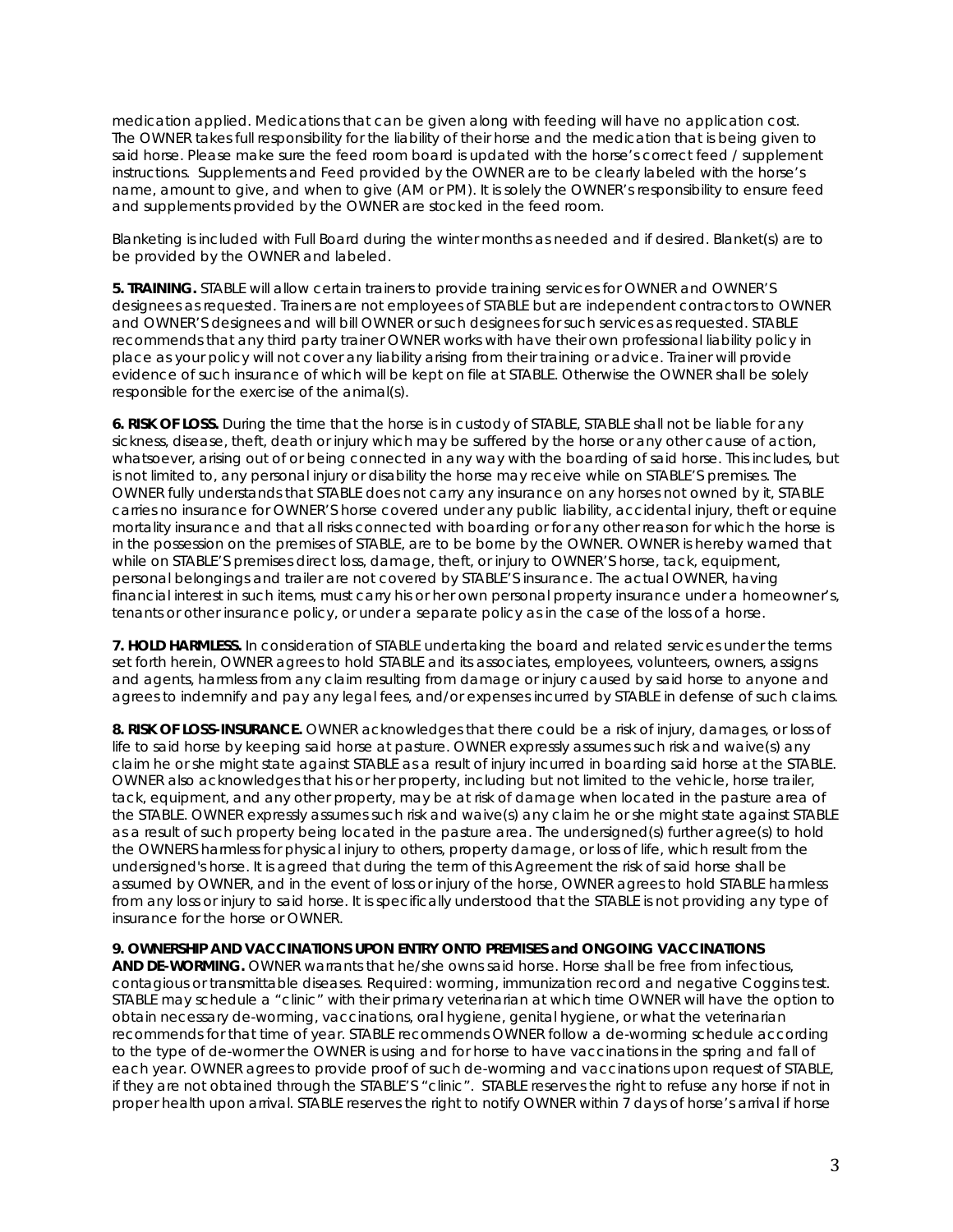is, in STABLE'S opinion, deemed dangerous, sick or undesirable for boarding at STABLE. In such case, OWNER is responsible for removing horse within seven (7) days and for all fees incurred during horse's stay. After all fees have been paid, this Contract is concluded.

**10. RIGHT OF LIEN.** The OWNER is put on notice that STABLE has a right of lien, as set forth in the law of the State of Georgia for the amount due for the board and keep of such horse, as well as storage and shall have the right, without process of law, to retain the said horse and all of OWNER'S equipment until the amount of such indebtedness is discharged. Furthermore, OWNER hereby grants a possessory lien against the boarded horse to STABLE for the value of all unpaid charges resulting from boarding, late fees and the rendering of any other services to horse. Should such charges go unpaid, STABLE shall be entitled to exercise the right to enforce said lien according to the laws of Georgia. OWNER should make every attempt to work with the STABLE in working out a payment plan before they get into trouble. Please, just come talk, we can work things out.

**11. STABLE'S RIGHT TO REFUSE BOARD.** STABLE reserves the right to refuse the continuation of board of any horse for any reason, to include but not limited to: animal's poor health or unsoundness; dangerous propensities, habits and/or vices for which STABLE is not equipped to handle; OWNER'S refusal to obey STABLE rules and policies or to cooperate with STABLE on reasonable requests relative to the management, welfare and safety of animals and people on premises; and, also in event of the discontinuation of the business of boarding horses. In such event STABLE shall give OWNER ten (10) days written notice to remove boarded horse from premises. After all fees have been paid in full this agreement is concluded. Failure to pay boarding fees or other charges as due shall also entitle STABLE to immediately terminate this Agreement, and to keep the animal in STABLE'S possession until all fees and charges are paid in full.

**12. VISITOR PERMISSION TO RIDE OR HANDLE HORSE.** In the event someone other than OWNER and/or OWNER'S family members call for, or seek possession of, the boarded horse at STABLE, such parties shall have written permission of other agreed upon pre-arranged permission to remove, handle, or ride specific boarded horse. All riders of horse on STABLE property are required to sign a Rider's Waiver and abide by all farm and STABLE policies as posted. Owner will ensure compliance by all its associated visitors and riders to all requirements.

**13. AGREEMENT SCOPE AND GOVERNING LAW.** This Agreement shall be legally binding upon STABLE and OWNER and OWNER'S parents and/or legal guardians, should OWNER be a minor, when signed by both parties. This Agreement is entered into in the State of Georgia and will be interpreted and enforced under the laws of this state. If any clause, phrase or ward is in conflict with State Law then that single part is null and void.

**14. DEFAULT.** Either party may terminate this agreement for failure of the other party to meet any material terms of this agreement. In the case of any default by one party, the other party shall have the right to recover attorney's fees and court costs incurred as a result of said default.

**15. ASSIGNMENT.** This Agreement cannot be assigned by the OWNER without the express written consent of STABLE.

**16. TERMINATION.** This Agreement is a month-to-month tenancy and either party may terminate this Agreement for any reason by giving the other party 30 days written notice thereof. Texts and/or emails are considered written notice.

**17. RULES AND POLICIES.** STABLE will post reasonable rules in connection with the operation of its facilities. Such rules shall become a part of this Agreement and any failure to observe them on the part of OWNER or OWNER'S designees and/or visitors shall constitute a default under this Agreement. **Rules and Policies are outlined on a separate document, which must be signed.** Rules and Policies will also be posted in the barn and on STABLE's website, seclusionfarms.com

**18.** Further, all persons designated as OWNER in this Agreement on behalf of themselves and their representatives, heirs and assigns, hereby release, waive, discharge and agree not to sue STABLE, its officers, directors, shareholders, employees, volunteers, agents, contractors, farriers, veterinarians and trainers and their successors and assigns with respect to any loss or damages, injuries or death to OWNER and the horse utilized by them or to any other property of theirs, whether caused by the acts of any such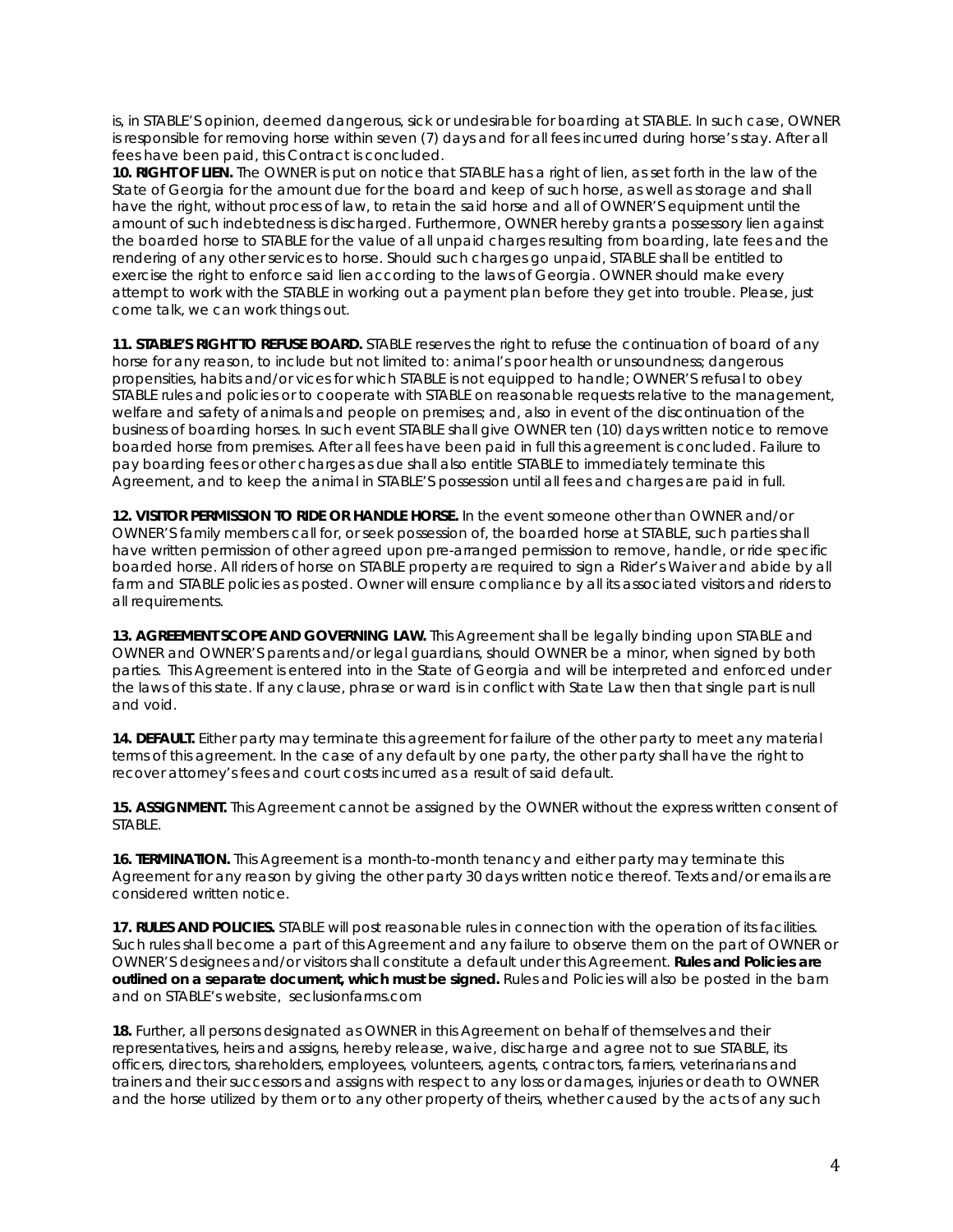persons or otherwise.

This release specifically covers, but is not limited to, inherent risks of an equine activity which means a danger or condition that is an integral part of an equine activity including, but not limited to, any of the following:

a. The propensity of an equine to behave in ways that may result in injury, death, or loss to persons on or around the equine;

b. The unpredictability of an equine's reaction to sounds, sudden movement, unfamiliar objects, persons, or other animals;

c. Hazards, including, but not limited to, surface or subsurface conditions;

d. A collision with another equine, another animal, a person, or an object.

e. The potential of an equine activity participant to act in a negligent manner that may contribute to injury, death, or loss to the person or the participant or to other persons, including, but not limited

to, failing to maintain control over an equine or failing to act within the ability of the participant. The term "equine activity" is defined to include, among other things, the activities you engage in at STABLE with respect to the riding and boarding of horses and the term "equine activity participant" includes you identified as OWNER and other riders and boarders in that regard. OWNER, on behalf of themselves and his/her designees, and their respective representatives, heirs and assigns, hereby releases, waives, discharges and agrees not to sue STABLE, its officers, directors, shareholders, employees, volunteers, agents and contractors and their successors and assigns with respect to any liability or claim made by any person with respect to the loss, sickness, disease, estray, theft, injury or death of the horse, whether caused by the negligence of STABLE or otherwise. OWNER also similarly and to the same extent, releases such persons named above from any claims or demands with respect to any first aid, treatment or other services rendered to OWNER or OWNER's designee or the horse utilized by OWNER or OWNER's designee in connection with the services contemplated by this Agreement.

### **WARNING**

**Under Georgia law, an equine activity sponsor or equine professional is not liable for an injury to or the death of a participant in equine activities resulting from the inherent risks of equine activities, pursuant to Chapter 12 of Title 4 of the Official Code of Georgia annotated.** 

I, THE UNDERSIGNED, CERTIFY THAT I AM OF LEGAL AGE AND SOUND MIND AND AM NOT UNDER THE INFLUENCE OF ALCOHOL, DRUGS, OR INTOXICANTS, AND THAT I UNDERSTAND THE FOREGOING AGREEMENT AND RELEASE. I CERTIFY THAT I HAVE EITHER READ, BEEN GIVEN THE OPPORTUNITY TO READ, OR HAD SOMEONE READ TO ME, THE FOREGOING AGREEMENT IN ITS ENTIRETY, AND I HAVE EXECUTED IT FREELY AND VOLUNTARILY, OF MY OWN FREE WILL AND CHOICE, WITHOUT ANY INFLUENCE OR DURESS FROM ANY OTHER PARTY.

 $\_$  ,  $\_$  ,  $\_$  ,  $\_$  ,  $\_$  ,  $\_$  ,  $\_$  ,  $\_$  ,  $\_$  ,  $\_$  ,  $\_$  ,  $\_$  ,  $\_$  ,  $\_$  ,  $\_$  ,  $\_$  ,  $\_$  ,  $\_$  ,  $\_$  ,  $\_$  ,  $\_$  ,  $\_$  ,  $\_$  ,  $\_$  ,  $\_$  ,  $\_$  ,  $\_$  ,  $\_$  ,  $\_$  ,  $\_$  ,  $\_$  ,  $\_$  ,  $\_$  ,  $\_$  ,  $\_$  ,  $\_$  ,  $\_$  ,

Executed this day of 2020

**"STABLE"**  Soteria Farms, LLC dba Seclusion Farms 2435 Cherokee Rd. Athens, GA 30605

I give permission for Seclusion Farms to publish photos of your horse on our website or Facebook page: **Yes \_\_\_\_\_\_\_\_\_** (initial) **No \_\_\_\_\_\_\_\_\_** (initial)

**"OWNER" FULL NAME (PRINT):** 

**SIGNATURE:** 

\_\_\_\_\_\_\_\_\_\_\_\_\_\_\_\_\_\_\_\_\_\_\_\_\_\_\_\_\_\_\_\_\_\_\_\_\_\_\_\_\_\_\_\_\_\_\_\_\_\_\_\_\_\_\_\_\_\_\_\_\_\_\_\_\_\_\_\_\_\_**DATE:**\_\_\_\_\_\_\_\_\_\_\_\_\_\_\_\_\_\_\_\_